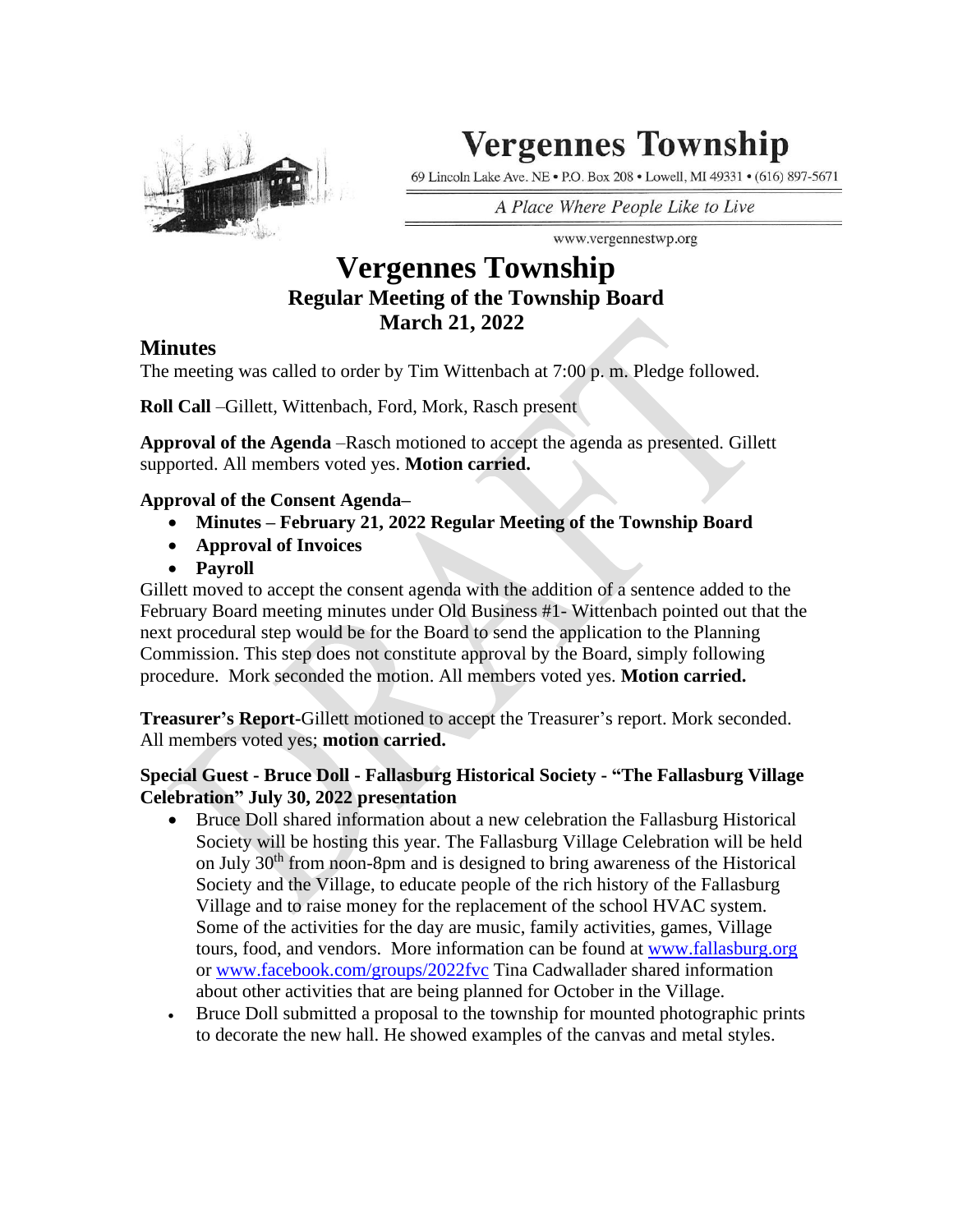**Special Guest- Kent Distict Library (KDL)-Annual & Impact Reports presentation Lance Werner, Nicole Lintemuth, Sandy Graham and Kurt Lardie** represented the library. Numbers are back up after the Covid shutdowns with many programs active again. Summer reading and Friends group are operating. A partnership with Feeding America allowed the library to provide needed summer lunches to families. Digital book checkouts have more than doubled, with KDL being ranked in the top 60 in the world. KDL kid's areas are being renovated. The Englehardt library will have a fur trading theme.

#### **Public Comment-**none

#### **Public Hearing-open 7:40 p. m. closed7:41 p. m.**

**Old Business** –none

**New Business** –

- **1. Resolution Request-Murray Lake Association-**Cindy Covell asked the township to renew the Canadian Geese removal resolution for another 5 years. Gillette moved to approve Resolution 2022-04. Rasch supported. **Roll Call-** Mork, yes; Gillette, yes; Rasch, yes; Ford, yes; Wittenbach, yes. **Motion carried.**
- **2. 2021-22 Proposed Budget Amendments-** Gillett motioned to accept the budget amendments. Mork seconded. **Roll Call**- Wittenbach, yes; Mork, yes; Ford, yes; Ford, yes; Wittenbach, yes. **Motion carried.**
- **3. Resolution 2022-02- Property exemption poverty guidelines-** Mork moved to adopt Resolution 2022-02. Rasch supported. **Roll Call-** Wittenbach, yes; Mork, yes; Ford, yes; Rasch, yes; Gillett, yes. **Motion carried.**
- **4. 2022-2023 Proposed Budget-**Gillett moved to accept the proposed budget. Rasch supported. **Roll Call-** Rasch, yes; Wittenbach, yes; Gillett, yes; Mork, yes; Ford, yes. **Motion carried.**
- **5. Cemetery Fee Updates-**cost to open/close a full burial has increased. Need to update fee to \$550.00. Ford motioned to approve the fee increase. Gillett supported; all members voted yes. **Motion carried.**
- **6. Banking-**Mercantile sweep account discussion-Decision is postponed until all information has been received.

**Election-**Ford reported that due to redistricting the township will be in a new U.S. Congressional district, State House and Senate districts and County Commissioner district. New ID cards will be mailed out to township residents once the redistricting is finalized. There is a bill before the state senate to increase the precinct number. This would greatly benefit the township.

**Fire Authority Board Update –** Wittenbach reported the Lowell Fire Station will be hosting a Pancake breakfast this Saturday March 26th. They have a full roster of firefighters, and the new fire truck should be arriving in August.

**Written Building Department Report-** submitted

**Zoning and Planning Report** –Carrigan reported that there will be an April Planning Commission meeting.

**Public Comment –**